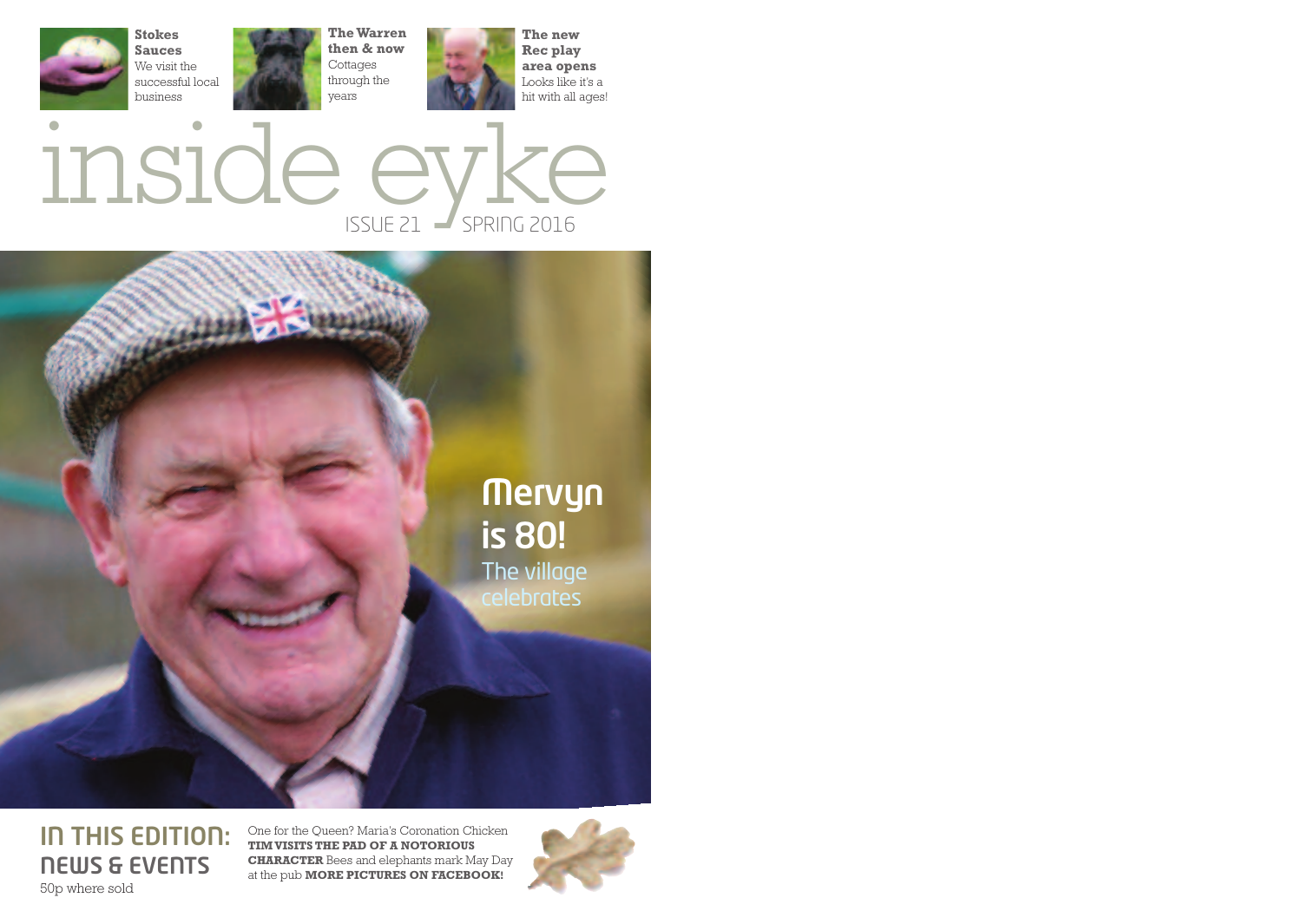## Chimney Sweep Philip **Hawes**

**Telephone**



Coffee Shop

and Ceramic **Painting** 

### Painting for all ages DROP IN FOR COFFEE

YOU DON'T NEED TO PAINT TO VISIT US A great place for rest and relaxation, meeting or making friends, coffee mornings or small craft groups. Drop in whilst walking or cycling.

> 4 Rendlesham Mews, Rendlesham, Woodbridge IP12 2SZ Tel: 01394 460 948 Email: jarsofclay@btconnect.com www.jarsofclay-ceramicscafe.co.uk JarsOfClayCeramicsCafe



## **AIRFIELD STUDIO**

**Rendlesham mews Rendlesham 01394 460 041**

**PICTURE FRAMING WEDDING PHOTOGRAPHY PORTRAITS PASSPORT PHOTOS DIGITAL PHOTOGRAPHIC SERVICES CINE TO DVD TRANSFER VINYL SIGNS & GRAPHICS BANNERS**

**WWW.AIRFIELDSTUDIO.CO.UK**

## From the Editor's shed: Breakfast at the Narco Villa





ello everyone, and thanks for taking the trouble to pick up this latestissue ofInside Eyke.We have quite a few ello everyone, and thanks for taking<br>the trouble to pick up this latest issue<br>of Inside Eyke. We have quite a few<br>village events to round up in this magazine, mainly because we haven't been able to put out an issue since Christmas/NewYear (I'll explain why shortly).Chief among these were the 80th birthday celebrations of Eyke stalwart MervynWhitmore and the opening ofthe children's playground in the Rec, a project finally brought to fruition after long and patient work by Ron and Jude.

May Day was celebrated at the pub with Sandy's Bees and the ceremonial unveiling and naming of Elmo the Elephant (if you don't know what I'm talking about, have a look in the garden next time you're passing). We've got pictures of all these, plus a fascinating note about a bizarre eventin the history ofTheWarren in Ufford Rd and an introduction to its new(-ish) owners, the Chapmans, Maria's farewell recipe as she leaves the School (sob!) and a behind-thescenes despatch fromWill Pooley's investiture as an MBE at Buckingham Palace.

We also have a report of a recent visit your editor and Simon Sutch made to check out Stokes Sauces in Rendlesham – and a most interesting and unexpected visit it was, too.

Why, I hear you cry, has Inside Eyke not dropped on to my door mat before now? Well,I've been on my usual extended trip to South America, and this time I had a rather unusual experience thatI'd like to share with you.I was invited to give some lectures at a university in Cali,Colombia.

It's a fantastic city, but one mostly known in the rest of the world as the HQ during the 1990s of the so-called Cali Cartel – a group of narco traffickers who attheir height controlled 90% of the world's supply of cocaine.The university is setin lush greenery on the edge of the city; in the grounds there are streams and palm trees,

and tropical birds and butterflies (along with the occasional lizard).

Early one morning I was asked, would I like to go and have breakfast with some of the staff of the languages department? Of course I said yes, and off we went, out ofthe office buildings into the sunshine, and through the grounds until we reached a sprawling set of buildings of white stone and tile, with a swimming pool in the middle and endless outdoor corridors and pathways,meeting

Volunteersand contributions to TimMarr 3UffordRoad,Eyke t.marr123@gmail.com Design Aardvark Multimedia www.virtualaardvark.com Printing Gipping Press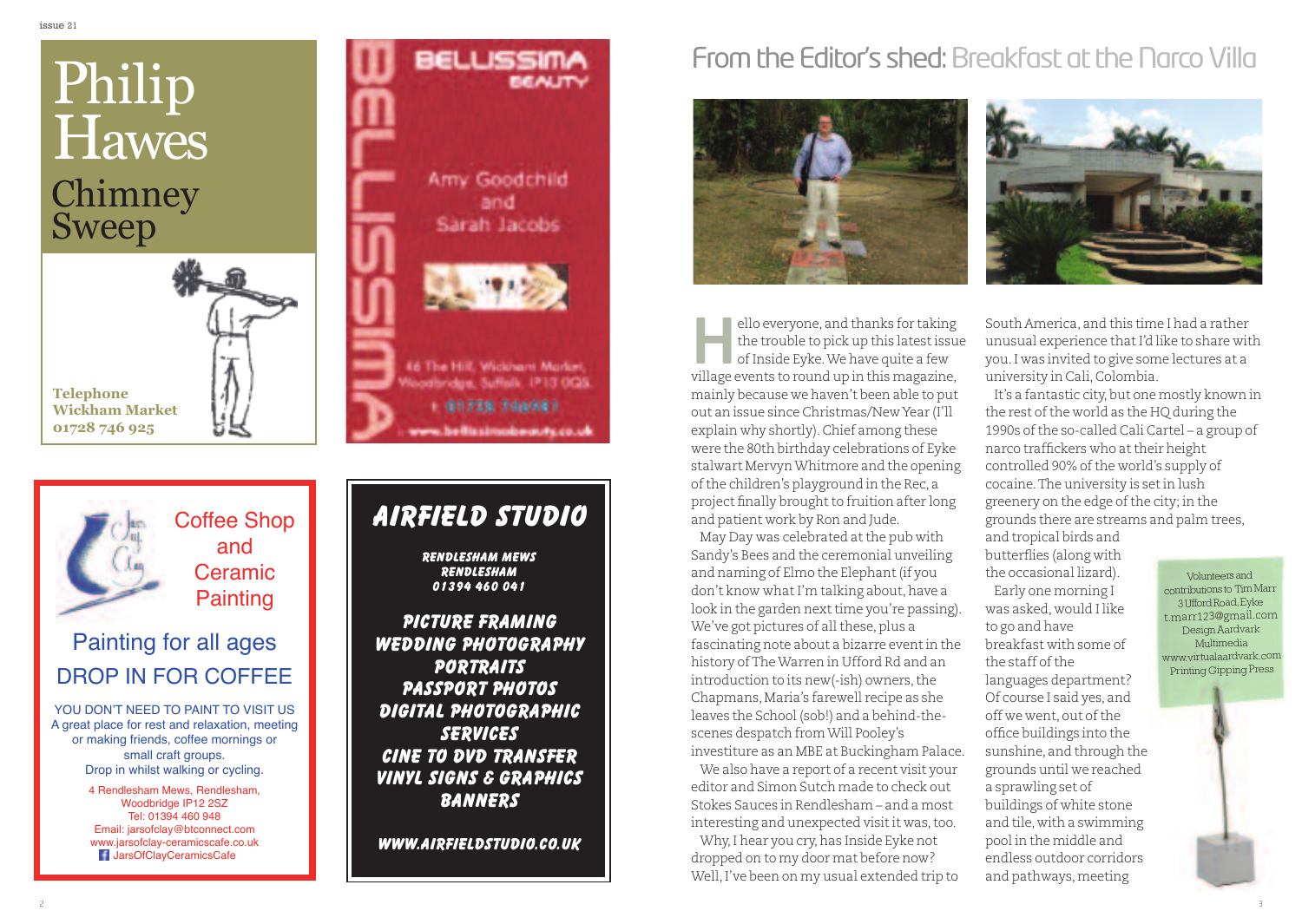

rooms and cafeterias. Strangely, there was also <sup>a</sup> children's play area with an elaborate play house, <sup>a</sup> stone hopscotch game setin the grass, and near by, an enclosed grass compound and whatlooked like <sup>a</sup> platform or judging stand.Curious now,I asked what all this was doing in the grounds of the university.

My Colombian friends were very happy to tell me the whole story. This, they said, had been what they call a Narco Villa - the country estate, home and centre of operations of <sup>a</sup> cocaine trafficker.He had been known as 'The Horseman' because of his love of horses, and apparently horses used to wander more or less freely around the outdoor pathways and communal spaces.The games were for his children, and the compound and judging stand – where we had our breakfastin the open air – was where he pu<sup>t</sup> on horse shows and gymkhanas and the like to entertain his





family and friends (and presumably his – ahem – business associates).When the inevitable finally happened and he was arrested and extradited to the US, his property was seized by the Colombian government.

The university, sited right next to the estate and wanting to expand, asked if they might take it over.The governmen<sup>t</sup> agreed, provided that the university would undertake to offer in exchange <sup>a</sup> certain number of scholarships or bursaries for students from poor families.And so it came about.

The gentleman in question continues to enjoy <sup>a</sup> long – <sup>a</sup> very long – stay in the United States, the university has grounds and offices aplenty, and your editor had his coffee and omelette under the tropical sun, looking at the swimming pool and play house and pondering on how far this felt from Eyke. \* Tim



## The new Rec play area

Around two years ago when the tree copse on the Rec was being planted,John Fleming, PC chairman, lamented the lack of a children's play area.Ron Cushing and Judy Clements took up the idea and it is largely due to their drive and determination that Eyke now has <sup>a</sup> wonderful new playground. Of course we must also thank our sponsors especially various village residents among whom were Oliver and Nicky Brigginshaw who generously donated on behalf of Amarinth Ltd at Bentwaters.On 29th April, with the basketball pos<sup>t</sup> up in the nick of



time, quite a large crowd, including children from Eyke School, gathered for the official opening ofthe new play area and five aside football pitch.MPTherese Coffey was there for the occasion. She asked for <sup>a</sup> guided tour ofthe new equipment and remarked how wonderful it was to hear the happy sound of children playing. She then unveiled <sup>a</sup> plaque listing sponsors of the project.

It was an unseasonably chilly day and the refreshments served afterwards in the village hall were very welcome. \* Isabelle **Abu-Hejleh**

Visit www.facebook.com/eykesuffolk for all the pictures from the day

### **Coronation Chicken Maria Hassan**

Last term saw me serve up my last school dinner at Eyke Primary school. After much thought, I decided it was time to move on after 10 years. The children, the best part of the job, that's why I stayed there for so long. Yes I love cooking, but those little faces smiling back at me were worth those burns, cuts, endless washing, tired feet and heat exhaustion were all forgotten when the hall doors



#### **Ingredients**

 skinless cooked chicken breasts tsp mild curry powder g (5oz) mayonnaise g (4oz) crème fraîche tbsp mango chutney tspWorcestershire sauce

2 celery sticks, finely chopped 75 g (3oz) dried ready-to-eat apricots, chopped 50 g (2oz) sultanas 50 g (2oz) flaked almonds Large handful fresh coriander, chopped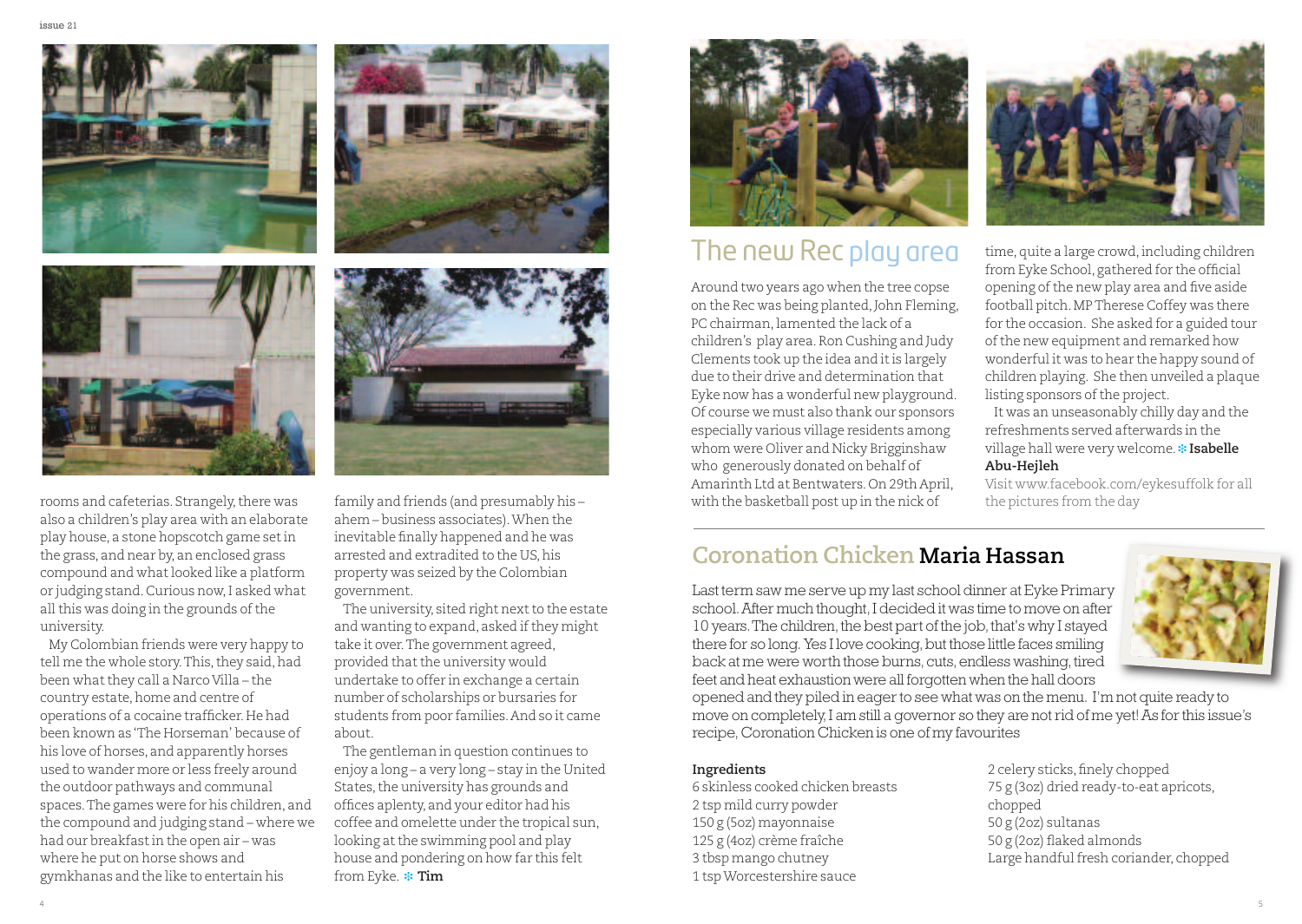## The Pooleys at The Palace

riday, 29th January 2016 had been highlighted on the Pooley family calendar for some weeks, as it was on riday, 29th January 2016 had been<br>highlighted on the Pooley family<br>calendar for some weeks, as it was o<br>this date that Will, along with three guests, was invited to Buckingham Palace to receive the MBE awarded to him in the Queen's birthday honours the previous June.Along with Robin and me,Will's sister Jess made up the lucky threesome.

Many people wonder why there is such a gap between the awarding of an honour, and its bestowal. There are 25 investitures each year: one atthe palace of Holyroodhouse,in Edinburgh, and the rest either at Buckingham Palace orWindsor Castle, and there are up to 120 recipients at each. With over 1,000 honours awarded,itis easy to see why it takes such a time to bestow them all. On this occasion, there were 87.

It was a grey and chilly day as the recipients and their guests, all dressed up in their finery, waited outside the gates, as everyone had their ID and the named invitation unmissable on bright yellow card – checked by the police before being admitted. I looked around, hoping to see a well-known face or two,then my eye lighted on the invitation card being held by the woman in front – KathrynTickell, a folk musician we have heard play on several occasions atthe Sidmouth Festival. She was being awarded an OBE for services to folk music.

Once inside, we were directed to the cloakrooms, and the very well appointed 'ladies', where Jess observed that dignity and decorum were unceremoniously dropped, as tights were hitched up, body shapers pulled down, make-up retouched and hair and hats reassembled.

Meeting up with our menfolk once more, Will was then directed one way to the recipients' waiting area, while we, having been given a programme of events, were

guided by uniformed Members of the Household to the Ballroom, where we were greeted individually by one of the Officers, who enquired whether we had come far, and then showed us to our seats.

The first impression of the ballroom was of deep rich red and gold. There is a domed red canopy at one end, and a minstrels' gallery at the other, where the Countess ofWessex's String Orchestra was playing, and continued to do so throughout the entire proceedings. The repertoire was designed to suit every taste, from Ave Maria to You Only Live Twice, from opera to film and ballet, and romantic pieces by composers such as Elgar, Sibelius and Debussy.

We were then told how the occasion would unfold: first to enter would be five members of The Queen's Body Guard of the Yeomen of the Guard, which is the oldest military corps still existing in the UK and dates from 1485 when it was created by King Henry V11 after his victory at the Battle of Bosworth Field. Prince Charles, who shares investiture duties with the Queen, would be escorted into the room by two Gurkha Orderly Officers – a tradition begun in 1876 by Queen Victoria and the national anthem would follow. Each recipient steps forward, waits for his name and the achievement for which he is being decorated to be announced, then Prince Charles takes the medal from a velvet cushion held by a senior member of the Household. The Prince is also attended by an Equerry inWaiting, who reminds him of each recipient as he approaches.

As Will stepped forward and waited, he saw where we were sitting, and winked, totally relaxed in the grand surroundings. Then his name was announced :"William Pooley. For services to combating Ebola in Africa". It was a proud moment.

As Prince Charles pinned on his medal, and

chatted withWillfor a short while,Ifelt a sneaking admiration for the heir to the throne, whose attention did not waver for an instant, even though Will's award was the seventy third he had bestowed that morning; he seemed genuinely pleased to have the chance to chat to each recipient.

That day, a few knights were created, and a Dame Commander, along with Commanders of other orders, but by far the most awards were OBEs and MBEs, given to

people from every walk of life, who work in education, health, the arts, local government, children's services and the police service among others.One gentleman received an MBE for services to ploughing, one for services to Cambridge Search and Rescue, another for services to witnesses and victims.

The ceremony over, we made a fairly quick retreat: Will did not want to queue for the official photograph, and neither did he want to do an interview with Sky News, so we headed off to grab a bite of lunch in a local cafe, where he almostleft his medal,now safely in its presentation box, on the seat as we departed. Fortunately, Jess spotted it thank goodness for big sisters.

Jess' s partner managed to take a very few pictures outside the Palace before the ceremony, and the one included here shows clearly the tieWill sported for the occasion: it is one he had made locally when he was in Sierra Leone for the second time, and seemed very appropriate for this event.

About 10 days later, Will left for Uganda, where he has been working in the outpatients department of Kamuli Mission Hospital, and is currently in paediatrics,until the end of June. He is gaining a lot of experience, and has dealt with cases of malaria, pneumonia, mostly with young children, septic arthritis in an 18 year old and a head injury which was the result of vigilante justice, amongst many others.



BeingWill,he is also using his free time to full advantage, visiting national parks, seeing the flora and fauna of the country, and meeting the people.And what next? He has been accepted by Medecins Sans Frontieres, so where that could take him later this year, we shall have to wait and **see.\*** Jackie Pooley

> Maria Creasey Mobile hairdresser

Have your hair done in the comfort of your home

Tel 01394 380 541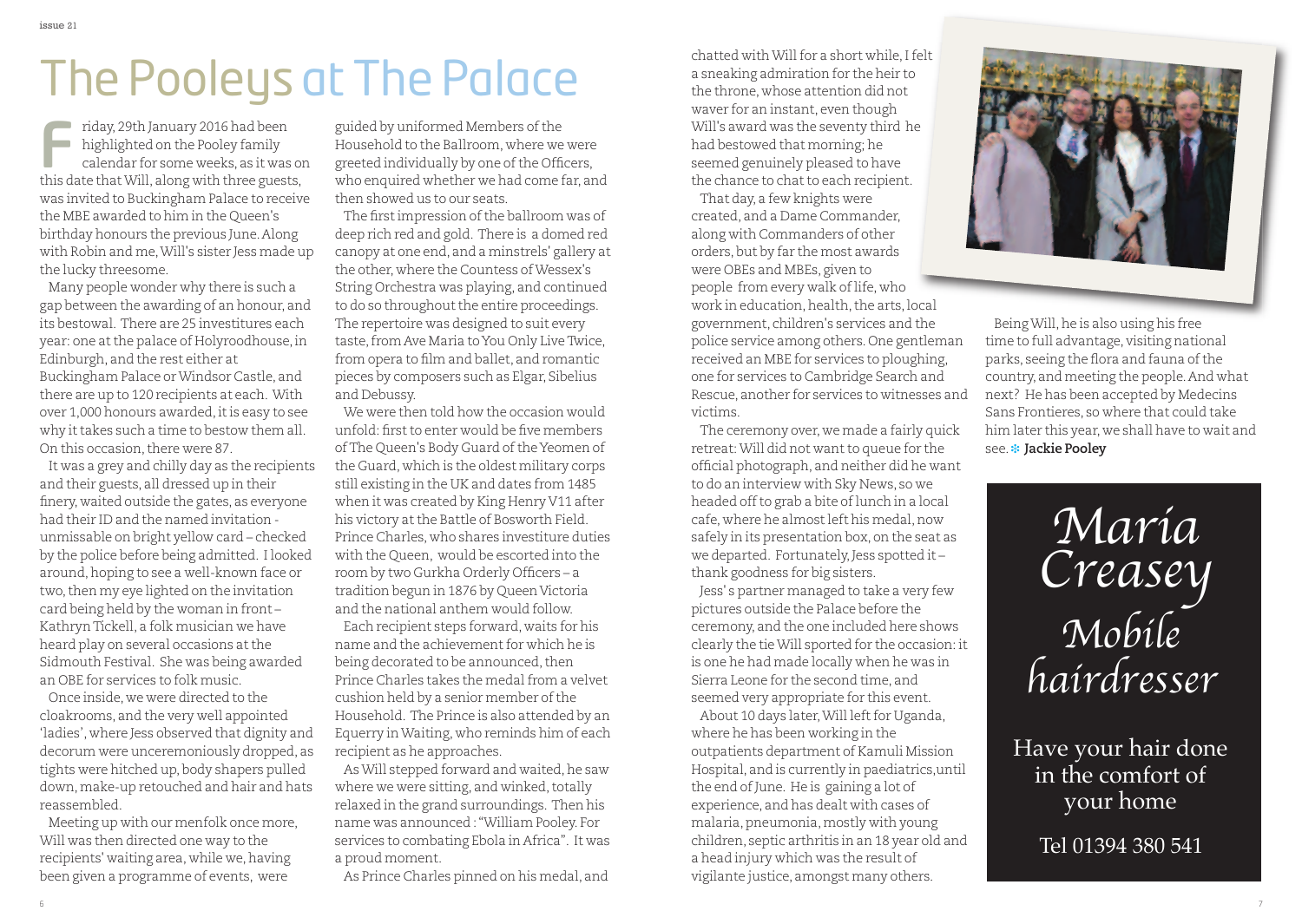

Mervyn's 80th birthday celebrations

18th February 2016





















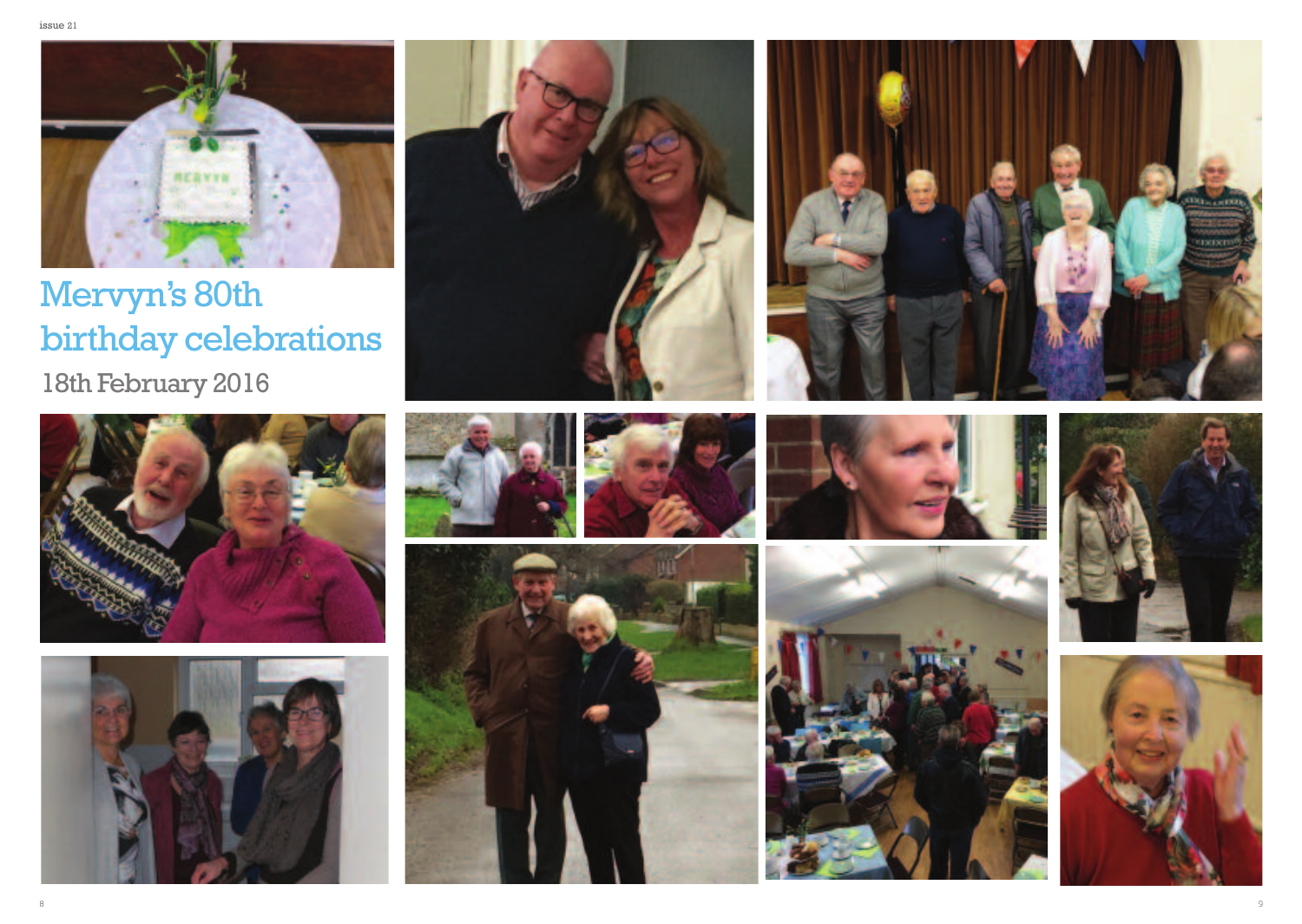

# Surprising Stokes

Our intrepid editor and photographer get saucy

he sign that says 'Stokes Sauces' is so<br>small and discreetly placed – on the<br>way out of Rendlesham towards<br>Tunstall at a logge built at the entreprise to small and discreetly placed – on the way out of Rendlesham towards Tunstall, at a lodge built atthe entrance to the now-vanished Rendlesham Hall – that you could be forgiven for missing it entirely. If you do turn into the Rendlesham estate, though, and follow the lane down towards where the old manor house used to stand, you will come across a very surprising place indeed.

It is not the sauce factory itself that is the surprise, though it is quite a place in its own right. Stokes Sauces is a busy, bustling place, a cheerful jumble of gleaming, high-tech machinery, offices and Portakabins, all set amongst a rustic idyll of groves of trees. Inside the buildings, high-end sauces and

chutneys are mixed, cooked up, bottled and packed by a close-knit workforce of 55 people, many of whom have been here for years.While the local Suffolk accent predominates over the hum of production, there are people from many different parts of the country, plus workers from as far afield as Thailand, Portugal, Iraq and the Philippines, including a Kurd who just a year ago was stuck in the'jungle' in Calais.'They are allfantastic' says the owner – of whom more presently. Stokes has a turnover of £5m and is still growing – they export to 50 countries, and are now supplyingWaitrose nationwide.

Once you get beyond the actual Stokes Sauces premises,it's rather like entering an East Anglian version of the Lost World. There

are wallabies (one even has a joey in her pouch).There are rheas. Perched on the high walls that once enclosed the kitchen gardens of Rendlesham Hall, there are azure and green peacocks.There are Californian redwood trees, and any number of other rare, ancient and non-native tree species (one has grown into the shape of a rhino's head, complete with horn). Near the remains of the bothy where the estate gardeners used to sleep, there's a huge, rickety tree house which instantly makes you wish you were a child again.Around our feet run chickens rescued from battery farms and other rescue animals, and tucked away in one corner is a quiet garden for meditation, home to a serene seated Buddha.It's a scene both homely and exotic, and it has Simon Sutch and me looking at each other in delighted amazement.

Presiding over both the sauce factory and the rambling gardens and animals is the engaging and original figure of Rick Sheepshanks.He founded Suffolk Foods here with his brother David (of Ipswich Town FC)

in 1990.By the time they sold the company – it was not, you feel, an easy decision – over half of allthe sandwiches sold in the UK included their products.David went over to football ('there is no-one in the world more passionate about Ipswich Town') and Rick founded Stokes Sauces in 2004. He has ambitions to compete with the very biggest in the market – Heinz – though he admits it might not happen in his lifetime.

'I am completely unemployable' he says cheerfully,'so I have to work for myself'. There is indeed a certain restlessness in his character, and he confesses to having been'a bit of a bad boy' in his youth – while his brother went to Eton, he attended a total of twelve schools.He has held a fantastic variety of jobs, including sweeping leaves in Battersea Park, working in a wine cellar in Soho,labouring inWest Suffolk and catching wild game in Namibia; he also has been a commando in the Rhodesian army, a lumberjack in Canada and a sheepman in New Zealand. Finally, though, he settled down back in Suffolk: he married at 47, and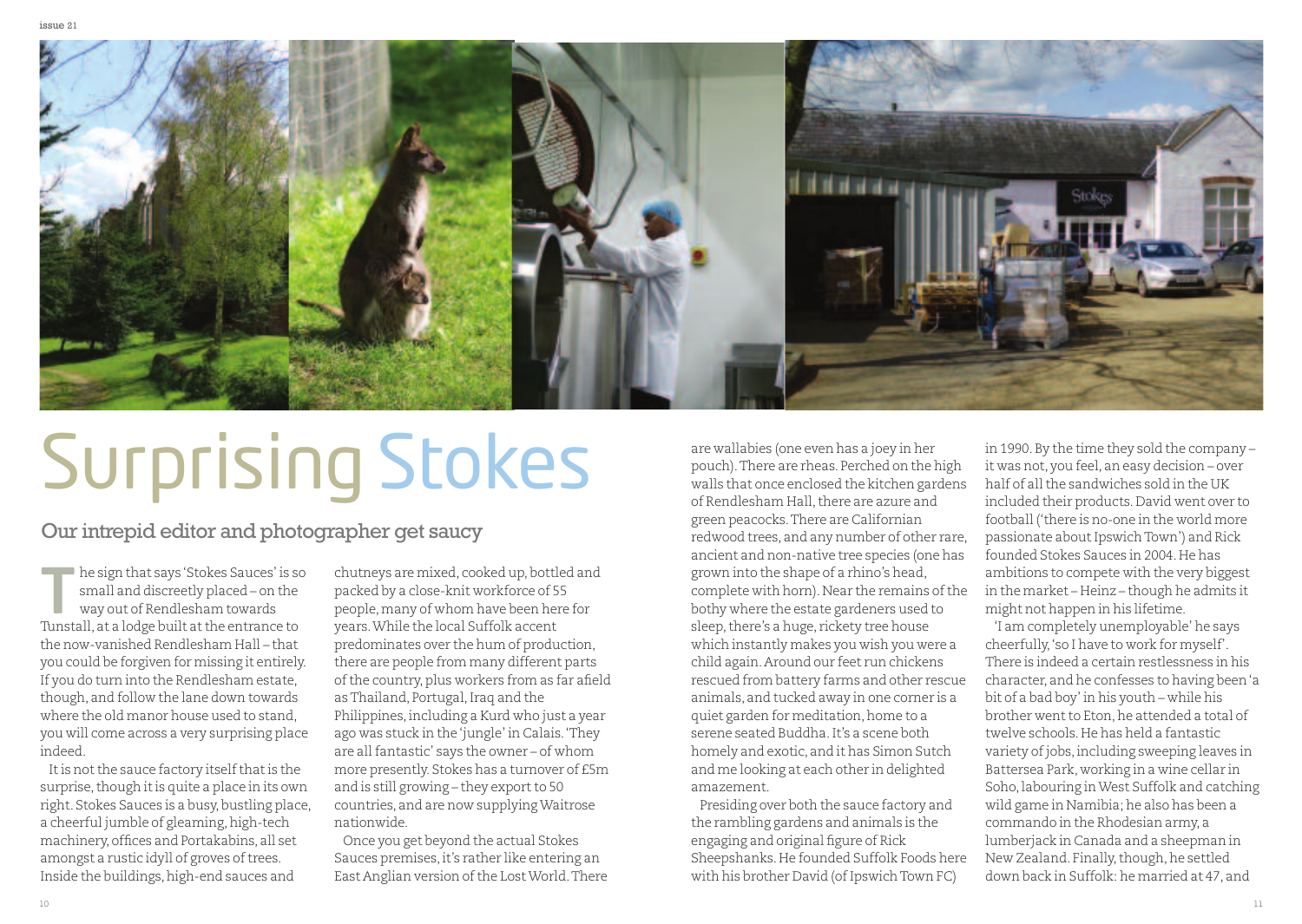

had four children in five years.

Rick was brought up in Eyke, and proclaims himself'a big fan' of the village. 'I had a very privileged upbringing',he explains,'butI always preferred the company offarmers'. His father employed 40 people, mostly from the area, and his memories of village





characters past remain crystal clear: there wasTanner Collins from Friday Street, who always carried chocolate around with him ('want a bit of chocolate, boy?'), Lennie and Mrs Nunn, who lived on a corner of Sandy Lane, Mrs Fish, who used to clean for Rick's parents,Charlie Lay, who had been a POW in Japan, Don Howard, who built the wall around All Saints Church, and many, many more.The village,he says,'was full of wonderful people'.

He used to run marathons at the weekends and smoke 45 cigarettes a day, but gave up both at the same time. Now, more than anything, he is dedicated to family, Stokes Sauces and the extraordinary menageriecum-arboretum that he has created in the Suffolk countryside.As he shows Simon and me around the grounds, his deep love of animals and trees is apparent at every turn. And while he loves the countryside, he is no lover of some country sports.'I haven't killed anything for 30 years', he says. 'Why shoot an innocent bird?'

We leave with a tinge of regret, laden down with sauces and ketchups ('here, have a bagful!').You could listen to Stokes' surprising owner all day. \* Tim **PS:We'll be doing a piece on the history of Rendlesham Hall in a forthcoming issue, so if anyone has any memories of or stories about the estate, we'd love to have them**

## The Warren Then & Now

We revisit the Eyke Book for a third time. Published in 2000, the Millennium Group assembled a living history of the houses of Eyke,and the people who lived in them



Phyllis Hatcher lived most of her life atThe Warren,in Low Road (she told me it used to be called Pump Street, because before the wells were dug along Eyke Street, most people had to go down there for water).

Phyllis also told me that there was a story associated with her cottage which bore similarities to Mak the Sheepstealer.

A man who lived in the cottage went out onto the heath one night and stole a sheep belonging to Eyke Sinks. I believe that her story included the fact that it snowed while he was out, but stopped as he carried his booty home. His footprints were there for all to see in the morning and men went to his house where they found the sheep hidden up the chimney. He was tried for theft of a sheep, found guilty and sentenced to transportation for life to Australia.

As he was escorted away from home, to whatever conveyance waited for him up on The Street, along the lower lane between the hills (Wodger's Lane, then, apparently) and up Castle Hill,he was watched from the cottage at the foot of the hill by a girl who was ill. She saw him go, turned away from the upstairs window facing the hill, went **back to bed and died. \* Robin Pooley** 



#### **WOODBRIDGE GAOLBOOKS**

Transportees 1825 to 1840 has a George Barber, aged 16, of Eyke transported in 1836 for life, for stealing a lamb. Further research shows George Barber, one of a large family of agricultural labourers in the village, was christened in Eyke Church in July 1819.

It is very tempting to think that this is the young man of the story, feeling impelled to steal to help provide for a growing and needy family; by 1835,he was the second eldest of nine children. Two more followed in 1838 and 1842.I hope he survived the journey, and somehow managed to flourish in an alien **land. \* Jackie Pooley**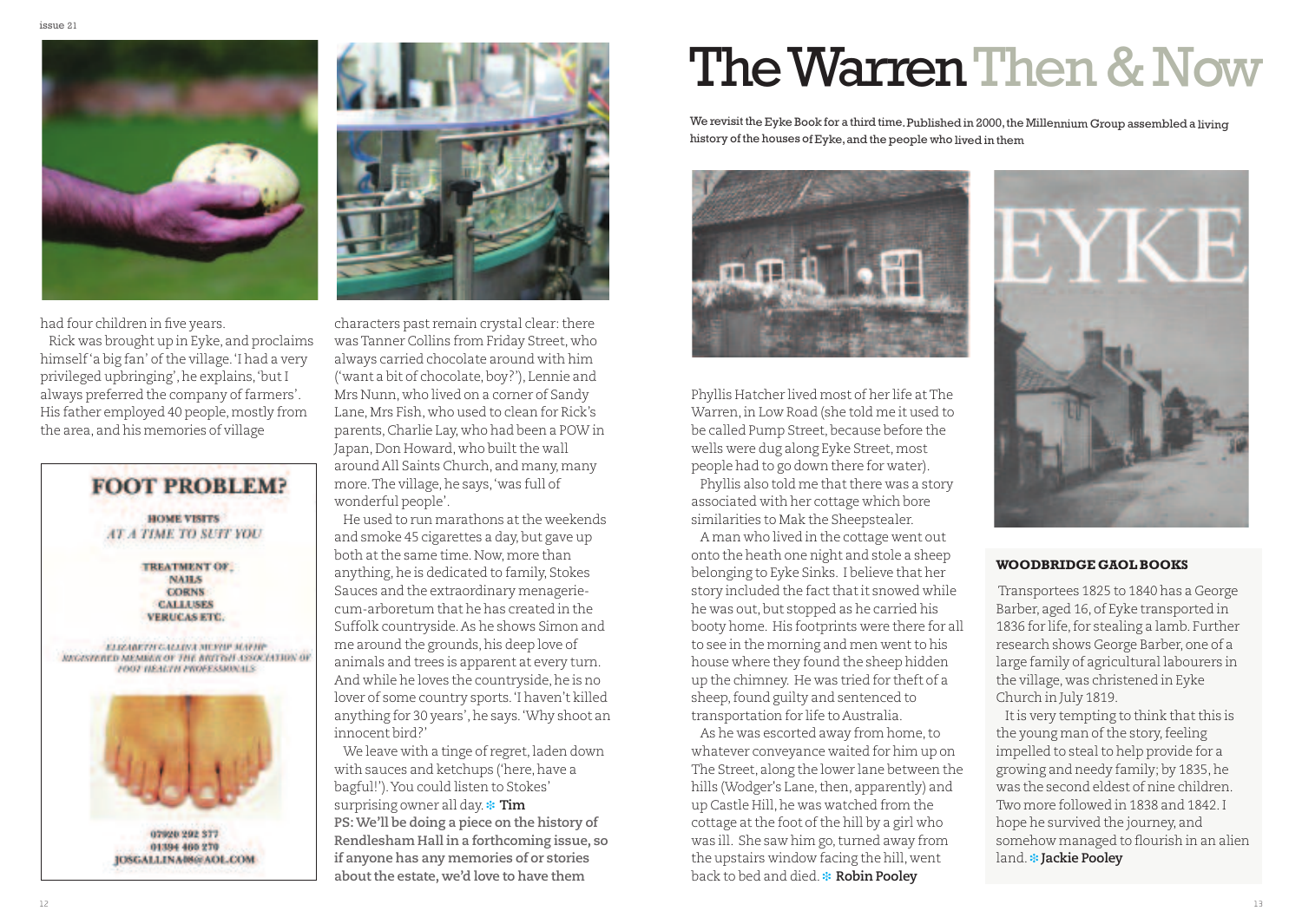



**The boys look to see if there is a sheep up the chimney**

**Hello.** We are the Chapman family. We moved to Eyke almost 2 years ago in July 2014 and live atTheWarren. We moved from Ipswich and so although the move was not very far in distance,the change to our way of life has been huge.

Pete and I have been together for over 20 years and met at university in Plymouth. Following university, we moved to Ipswich and started our careers and family. I work part time in education locally and Pete works for an insurance company, commuting to Colchester or London. Jacob is now 6 and inYear 1 at Eyke CEVC Primary school. Edward (aka Eddie) is 4 and attend the Old Community Nursery in Eyke. He is looking forward to starting'big school' in Eyke in September. In October last year, we brought home our black miniature schnauzer puppy, Otto, to complete our family.



Prior to our move to Eyke, we were originally looking for a house inWoodbridge to be closer to my parents who help look after the boys when we are at work. As part of the search, we discovered the house in Eyke and haven'tlooked back! TheWarren is a pretty cottage setin a beautiful location.It

was extended by the previous owners and we have spent the last two years making it our home.

We feel very lucky to have found our home in Eyke and are really enjoying the community spirit and country life the village has to offer. Our particular Eyke highlights have been the Eyke and school Fetes, the Christmas Family Service at the church and the wine tasting night at the Elephant and Castle. We look forward to making many more happy memories with family and friends in the village and thank you for the warm welcome we have received.

**ANDOORI RESTAURANT & TAKE AWAY WICKHAM MARKET** 



**FULLY LICENSED** OPEN TUESDAY - SUNDAY 6 p.m. - 11.00 p.m. CLOSED ON MONDAY (Except Bank Holidays)



Stephen Burton for a friendly, reliable service with competitive low prices **pro-Clean-serviCes**

**Burton.87@hotmail.Com, ipswiCh www.pro-Clean-serviCes.Com**

Free quotations available

**windows, fasCias and Barge Board Cleaning, gutter Clearing, solar panel Cleaning,Carpet Cleaning**

## JUST TILES

Mosoic Sposialist **Mosaic Specialist Ceramic • Slate • Terracotta • Marble •**

#### sit vour Local Specialist Visit your Local Specialist

 $W_{\Omega}$  odbridge Suffolk ID12 1NH Woodbridge, Suffolk IP12 1NH Smithfield, Melton,

> Tel: Woodbridge 01394 382 067



\*Full\_installation\* \*Oil Fired Boiler Fit Repair & Servicing\* \*Bathroom Plumbing & Fitting\* \*All General Plumbing work\*

For all your plumbing & heating needs

07971 029996 Mob: 01394 460288 Home: Email: andysmith899@gmail.com







**Go to www.facebook.com/eykesuffolk for updates, events news and more images from this edition**